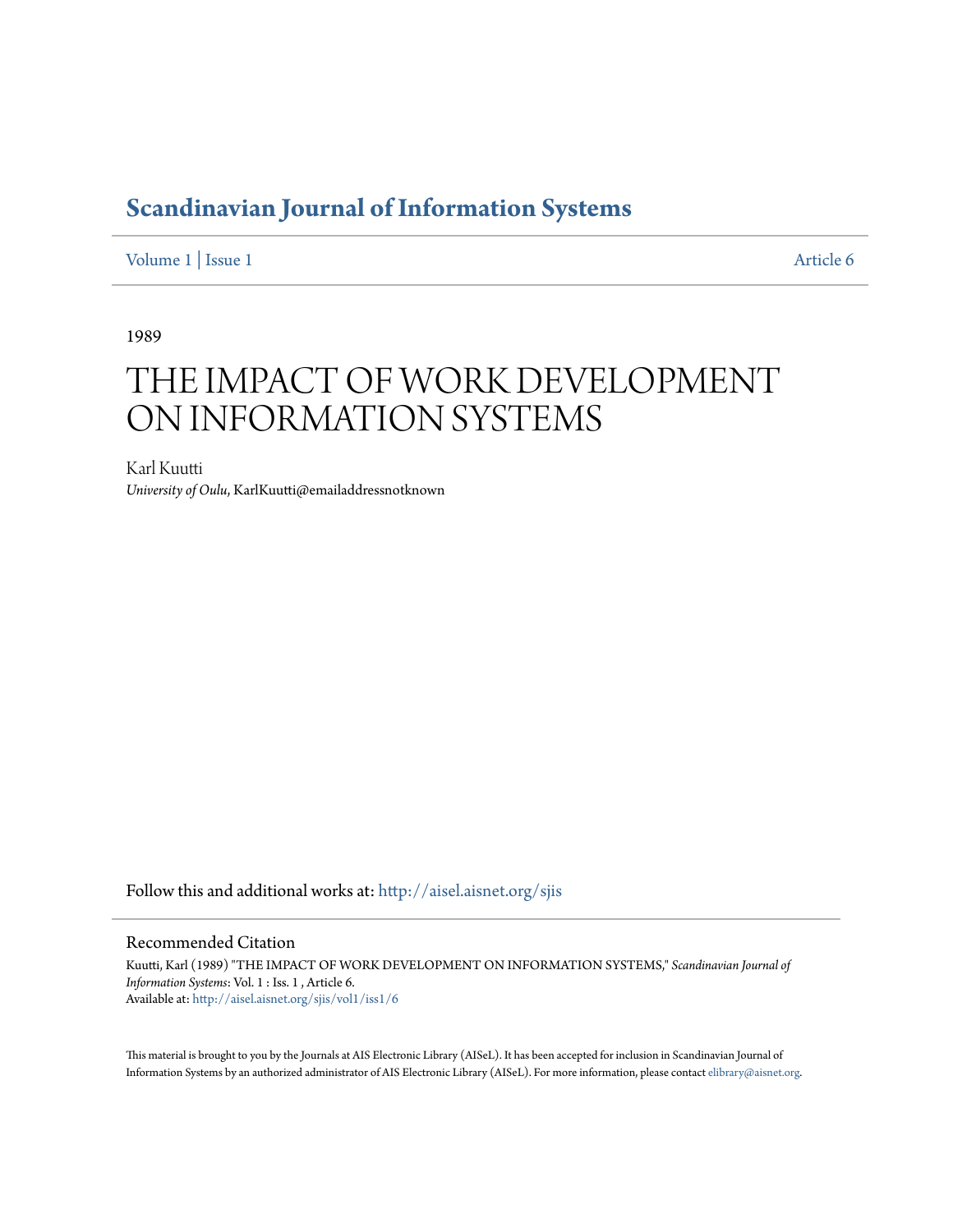Scandinavian Journal of Information Systems, Vol. 1, pp. 162-176, 1989

## THE IMPACT OF WORK DEVELOPMENT ON **INFORMATION SYSTEMS**

KARI KUUTTI

Department of Information Processing Science at the University of Oulu Linnanmaa, SF-90570 Oulu, Finland

### Abstract

The historical development of work is analyzed using the division into conception and execution aspects proposed by Braverman. The result is compared with the historical development of information systems. It is found that although the support of group conception is needed in the developing work organization, no information systems yet exist for this purpose. Some features needed in such systems are presented.

Keywords: information systems, work development.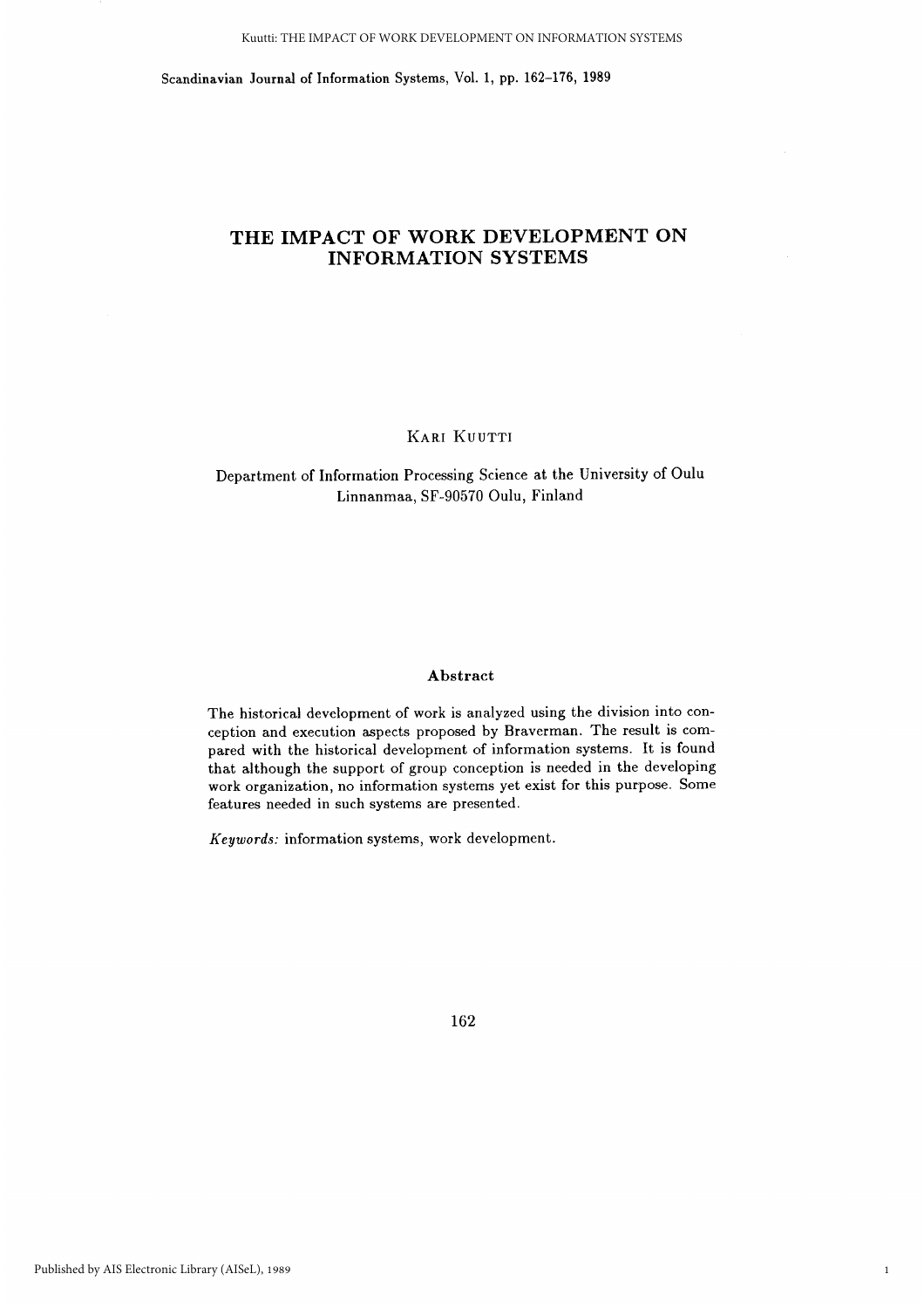#### $\mathbf{1}$ Introduction

It is a widely accepted vision that we are living in an era of significant change. "In all developed economies, major transformations of market structures, production technologies and production organization are presently going on." (Naschold 1987). One of the central issues in this change is the relationship between information technology and work. There has been much discussion about that relationship within the information systems (IS) research, dominated by a technological or economic determinism, in wohich the economic interests and the nature of technology is held to dictate the character of work. This view has been criticized as too narrow, and broader approaches have been suggested, e.g. (Iacono & Kling 1987, Malone 1987, Butera & Thurman 1984).

It is apparent that there are several different, at least partially independent factors shaping the development of work. Given this variety, the difficulties encountered in creating a general model for the relationship between work development and information systems are fully understandable. One simply has to select a particular point of view.

The selection made in this paper goes as follows:

- The general structure is determined by national and international economic factors such as line of business, competition, markets, division of labour, etc.
- The range of possibilities for action is determined by technological development.
- $\bullet$  The final outcome is shaped (within the possibilities and the general frame) by socio-political factors, such as the relationships between different power groups etc., and the activity of different groups of actors.

The starting point of this paper is the fact, that the work activity is a primary object and information system a secondary object: there is no information system without a hosting work activity. Thus it could be useful to study the historical development of work, since one might then also gain a better insight into the development of information systems.

The structure of this paper is as follows: First a general model for the historical development of work is evolved, based on a couple of categorizations from work sociology (section 2.1 and 2.2). The model is then applied to the recent situation (section 2.3). The historical development of information systems is then compared with the model (section 3), and finally, some conclusions are put forward (section 4). The main result is that there seems to be an asynchronization between the development of work and that of information systems, so that the changing needs of work have not yet been recognized clearly enough in the design of information systems.

163

 $\overline{2}$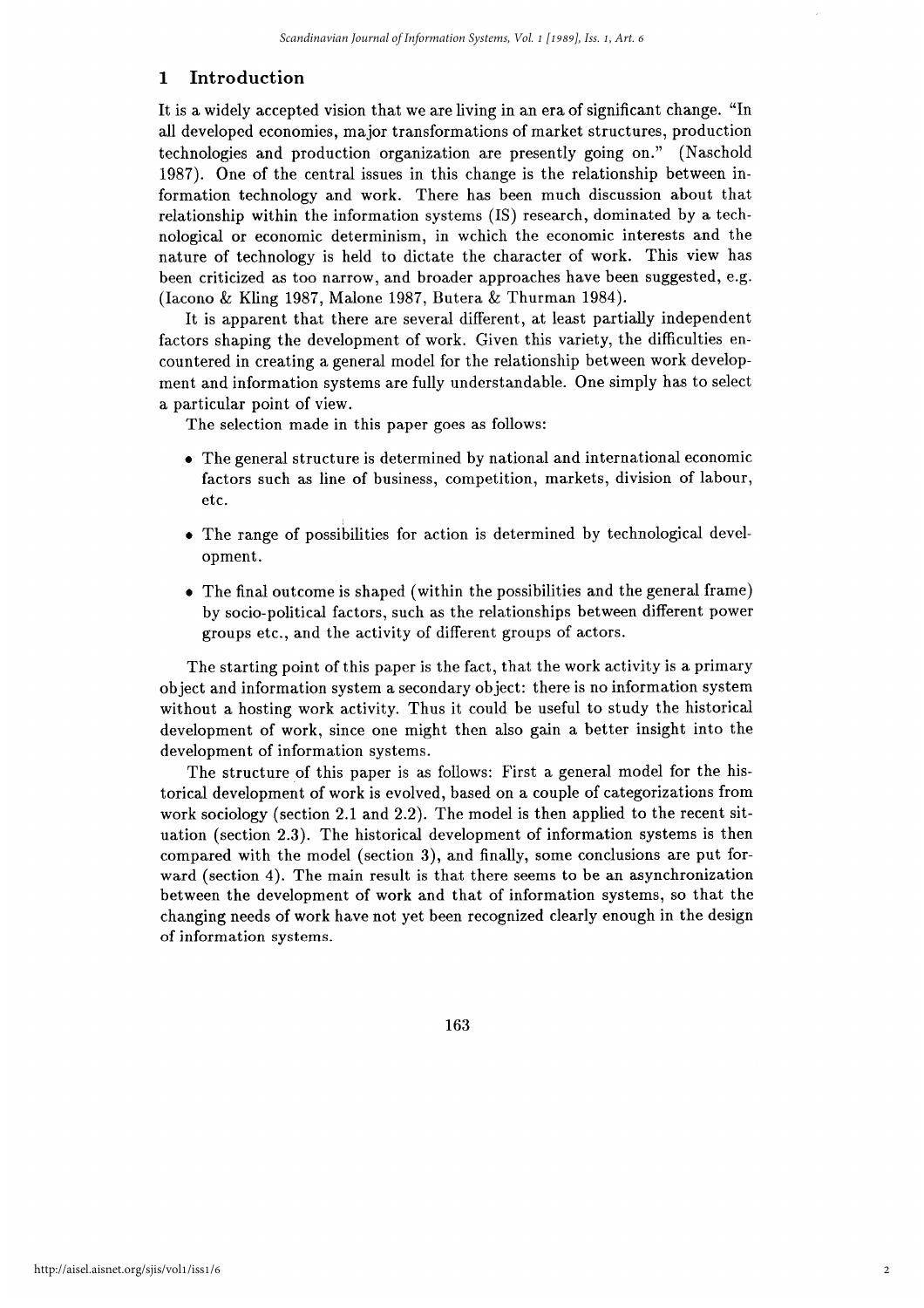#### $\boldsymbol{2}$ On the Historical Development of Work

#### $2.1$ **Conception and Execution Aspects of Work**

In his classical critique of taylorism, H. Braverman writes:

In the human, as we have seen, the essential feature that makes for a labor capacity superior to that of the animal is the combination of execution with a conception of the thing to be done. But as human labor becomes a social rather than an individual phenomenon, it is possible ... to di-vorce conception from execution. ... This should be called the separation of conception from execution, rather than by its more common name of the separation of mental and manual labor (even though it is similar to the latter, and in practice often identical). This is because mental labor, labor done primarily in the brain, is also subjected to the same principle of separation of conception from execution: mental labor is first separated from manual labor and, as we shall see, is then itself subdivided according to the same rule. (Braverman 1974, pp. 113-114)

Thus, according to Braverman, it is possible to separate conceptually three aspects of work: manual execution, mental execution and "pure" conception. In the initial, natural state they are all united. When the natural unity has been broken and conception first separated from execution, the latter also becomes a possible object of mechanization and automation. There is just the "pure" conception, which it is in principle not possible to automate. It is the "planning" of work, the answering of the questions: "What kind of situation is this?" and "In this situation, what should be done and how?"

#### $2.2$ **Historical Ideal Types of Work**

Another conceptual tool to be used is a model of historical types of work put forward by the s.c. "Developmental Work Research Group" in Finland (Figure 1). The categories described in this model are idealized types or layers, not distinct, separate successive "phases" in the history of work. Newer forms have not suddenly replaced the older ones, but have been created inside them. Different layers in practical work can and do co-exist in the same organization, even in the same workplace. This has always created tensions and contradictions.

The term "craft" means a spontaneous type of working, in which the methods and tools develop or have been developed mainly in practical situations. Using the terms of Braverman, conception and execution are still united in this type. An archetypal work organization is the master apprentice relationship in traditional handicrafts, where a novice learns the tacit knowledge for conception and skills for execution during his apprenticeship by growing into that particular work culture. The "craftsman" is the real subject of his work, because its outcome and process are guided by his motives.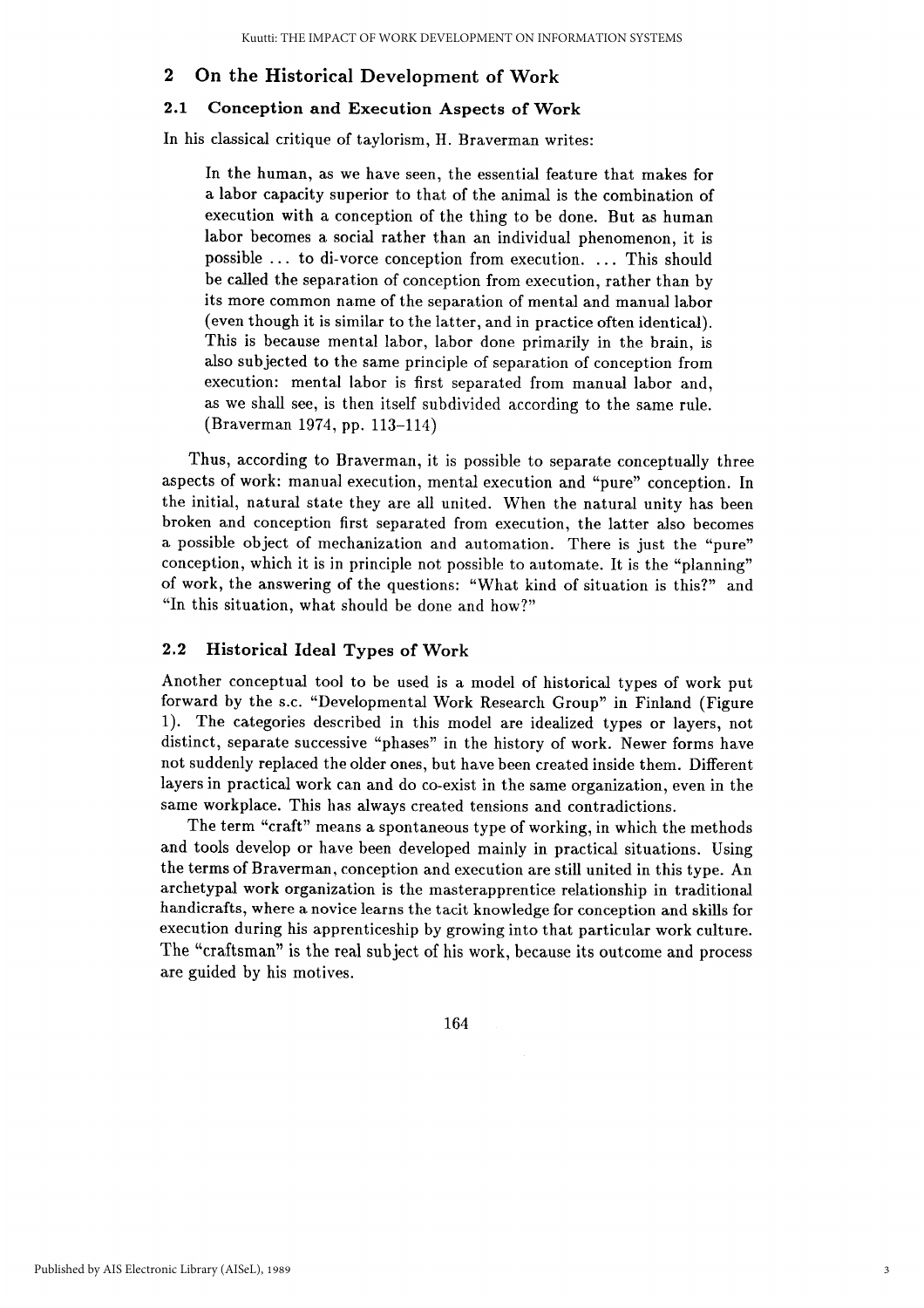

Figure 1: The historical types of work, after (Engeström 1987, p. 284). The black arrows indicate preceding dependency. The gray cross-arrow indicates contradictory relationship between appraoches.

165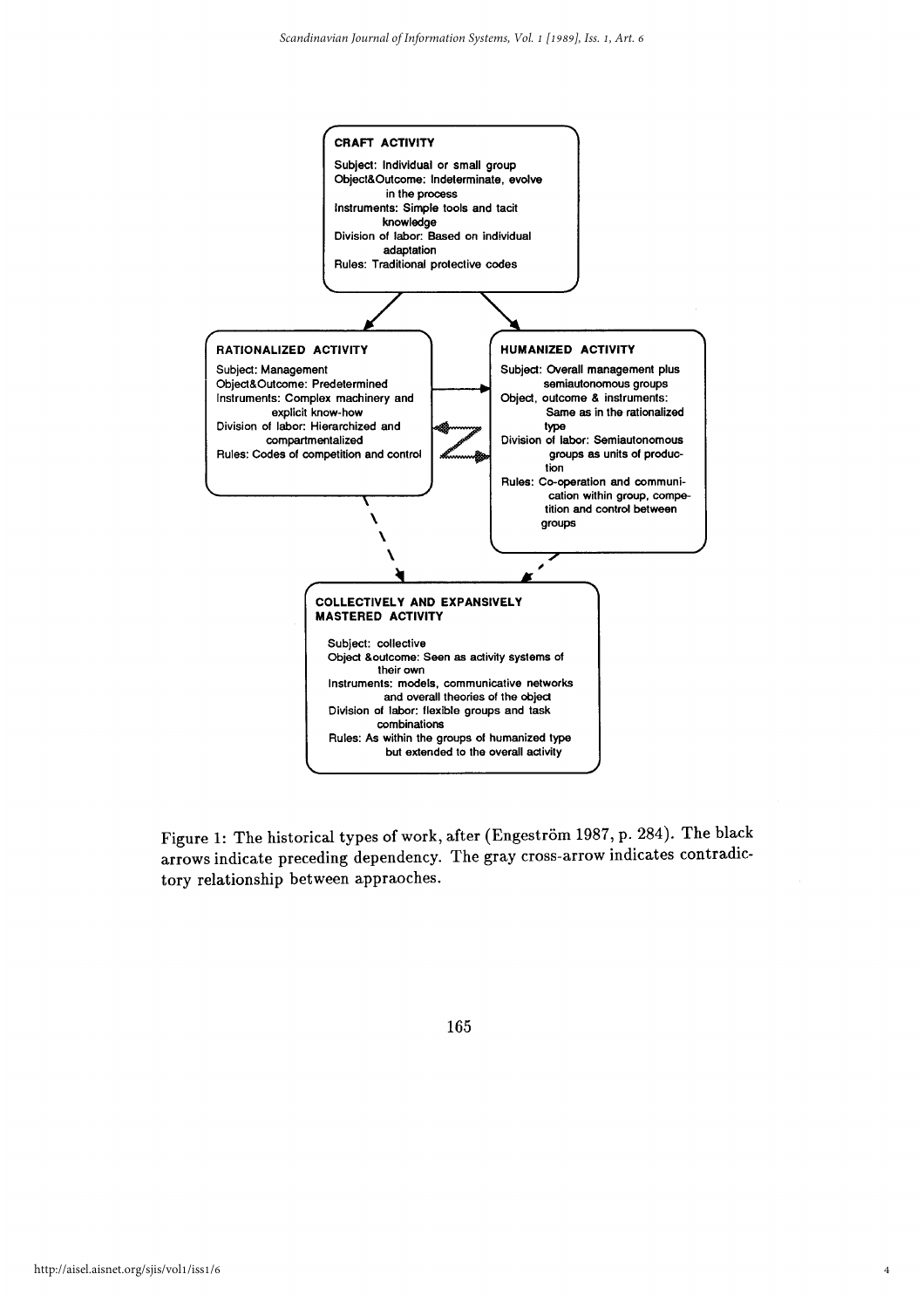The term "rationalized" refers to the type of working which has evolved since the beginning of the industrial revolution and whose ideas are perhaps most clearly stated in the works of F. Taylor ("scientific management"). Even though taylorism is no longer very popular, most "shopfloor" work can still be assigned to this type. Tacit knowledge is not sufficient, but the knowledge concerning the work must be collected and objectified, often at the level of scientific reasoning. The objectified knowledge is materialized many times over in different machines. The real subject of work is the management, whose motives guide the outcome and process. A well-known problem of "rationalized" work is alienation—difficulties in maintaining the motivation of workers who have no control over their work process or its results. This has caused problems of quality etc. According to Braverman, the crucial idea of scientific management is the strict separation of conception and execution: "All possible brain-work should be removed from the shop and centered in the planning or layingout department..." (Taylor, cited in Braverman 1974). The archetypal organization of work is the assembly line, where the work consists of simple operations and the pace of work is determined by the line.

The term "humanized" work refers to the type of working, which has evolved in opposition to the rationalized type and as an answer to the problems created by it. Its origins lie in the 'sociotechnical' school. This approach directs attention to the "human resources" of an organization and attempts to motivate the workers better by giving them more control over their work. There are two major levels in humanized work: (1) arrangements at the individual level, like job rotation, job enlargement and job enrichment, and (2) more fundamental work reorganization, typically the forming of semiautonomous work groups in which also some parts of the design and planning of the work process are done by the workers themselves. The autonomy is restricted to the working process, whereas the workers have no influence on product design etc. (In one survey none out of 21 established work groups around the world had any control over the product and only 2 groups had some influence on the volume of production (Rohmert & Weg 1976, cited in Julkunen 1987). The management is still the major subject. In the terms of Braverman, some conception concerning the process has been "given back" to the workers in this model.

The craft, rationalized and humanized forms of work are real, existing forms, but the fourth type, "collectively and expansively mastered" work, is more of a developmental ideal. Here the autonomy of workers is extended to contain the whole work activity to the extent that they can change and shape both the products and the processes, and even establish totally new goals. In the terms of Braverman, the unity of conception and execution is established again, but on a considerable higher level than originally:

- the conception takes place at the group level, not "in the head" of a single individual,
- the conception is based not only on tacit knowledge but on communicable,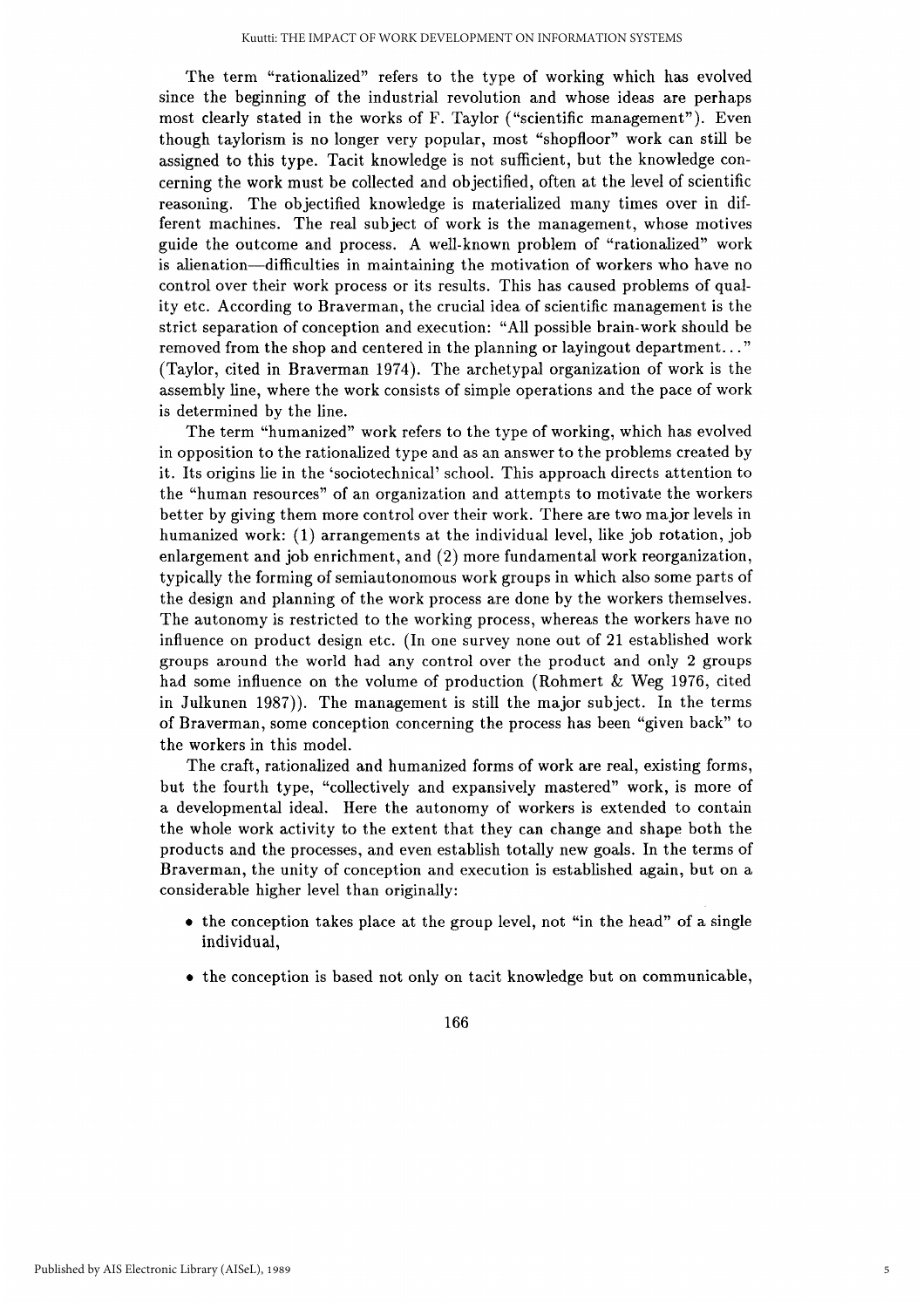objectified knowledge, and

• the conception is conscious, reflective and able to use conceptual augmentative tools, like models, communicative networks and overall theories of the object.

It is evident that the rapid development towards the fourth type is in general impossible, because it entails the principle that workers themselves should be able to formulate the goals of the organization, use all available means for planning (including scientific means) etc. A radical change in power structures would certainly be needed before any like this could take place. Even so, if it is a "more advanced form" of work organization, as the model suggests, we should be able to see some development in that direction.

#### The Recent Situation and the Model  $2.3$

The path of development traced here started from craft type, in which conception and execution were united-but at the unconscious level. In the tayloristic work organization the main theme was to separate conception and execution totally. "In the beginning, the office was the site of mental labor and the shop the site of manual labor. This was even true, as we have seen, after Taylor and in part because of Taylor: scientific management gave the office a monopoly over conception, planning, judgment and the appraisal of results, while in the shop nothing was to take place other than the physical execution of all what was thought up in the office" (Braverman 1974, p. 315).

This has not been entirely possible in the practice, however, because man is not a machine, there are always elements of conception is his work, and on many occasions those elements are obligatorily needed to ensure the fluent operation, e.g. for preventing errors. Conception and control are a highly essential element in many jobs, e.g. in machining, which has had a strong craft flavour—even inside an otherwise tayloristic work organization.

In the humanization type some conception has been given back to the workers (see, Figure 2).

What are the most fundamental new features in the recent situation? Only the economic and technological levels are considered in this paper.

On the economic level, the international division of labour is in a state of change. Because of competition from countries with a cheap labour force, the tayloristic work organization no longer possesses enough productivity potential in the developed countries, and something else is needed.

On the technological level, automation offers some possibilities for overcoming the problem. There seem to be two main approaches: development towards a fully automatic factory and development towards skill-based production.

The facilities offered by computer have now made it possible to eliminate the last islands of conception and autonomy from the shopfloor and proceed towards a fully automatic factory-the ultimate version of taylorism. The few workers

167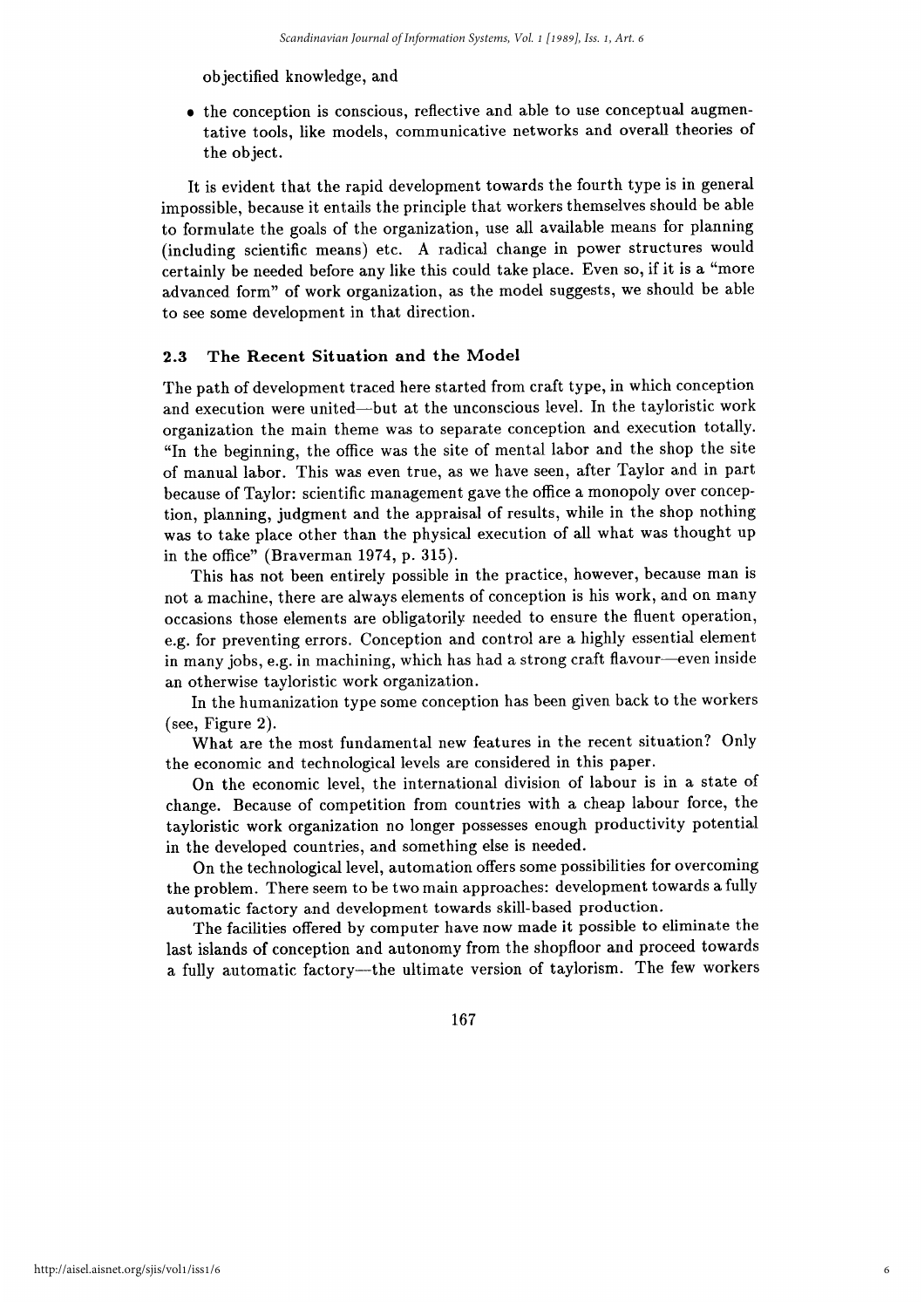

Figure 2: Automation and work. The model in Figure 1 has been developed to contain a new subphase, caused by automation. The conception-execution categorization has been used to clarify the differences. The contradiction between the new approaches is even more deep than that between the older ones.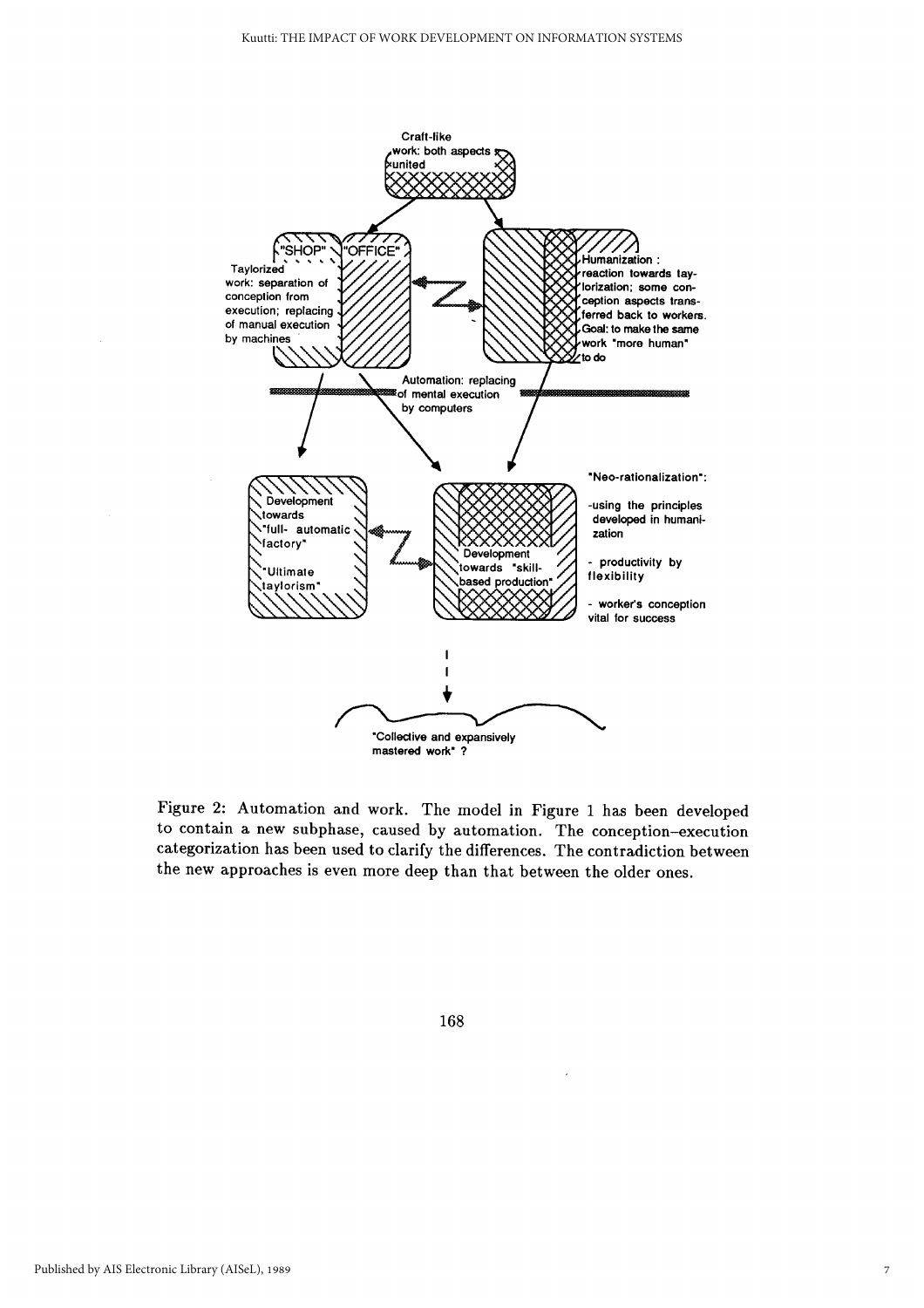still engaged in production are responsible only for low-skilled operational tasks. Jaikumar (1986) criticizes this kind use of automation as "paralyzing".

Skill-based production takes the opposite approach: it tries to make efficient use of the same workers who were rejected in full automation. It is based on the idea, that the tayloristic work organization involves a considerable reserve of resources which have mostly remained unused—all the conception abilities of the workers. In skill-based production the key concept is flexibility, which can be achieved in automation only through using the conception of skilful workers. For example, workers are encouraged to make process or product improvements etc. This means, that they have to perform some "managerial" and "planning" tasks, previously carried out in the office. They also have to perform the tasks together, so that everybody can contribute to the flexibility of production. (Although there have been much claims about the innate flexibility of automation technology the real situation is at least problematical, in that experience gained in software production tells us that the more complex the control structure has to be, the less flexible and more error-prone the result tends to be. This has been noted also by (Kern & Schumann 1984)).

Utilization of the worker's conception is not possible without an appropriate work organization. It has been found that those forms of work organization which developed during the humanization phase will support the use of conception and apply well also into this situation. "In many ways the new wave of research is merely rediscovering the ideas of the 1950s and 1960s. This is not merely a pendulum's swing, however. It reflects the extent to which the reality has caught up with theory" (Adler 1986, p. 13). Also (Kern & Schumann (1984) have similar vision. This new application cannot be called "humanization" any more, because the goal is simply to make the work more efficient. It could best be called "neorationalization".

Even though the automation and the necessary new organization of work offer new possibilities, jobs under the "neo-rationalization" will not automatically be of better quality or more "creative". The final result will be shaped by many situation-dependent conditions of application, e.g. in the economical and sociopolitical spheres. Besides, the subjective experience of "creative" work can be even more stressful than that of the tayloristic type of work.

#### $\bf{3}$ IS and the Computerized Support of Work

For simplicity, only the "office" side of work is examined in this paper, and not the connection between IS and the actual material production. When examining the development of the computerized support of work, a pattern can be outlined which shows some similarity to the general model. Again, the "phases" are not mutually exclusive, but coexist in everyday practice (Figure 3).

Naturally the real historical development has been much more varied. The "steps" are described more accurately in the following.

169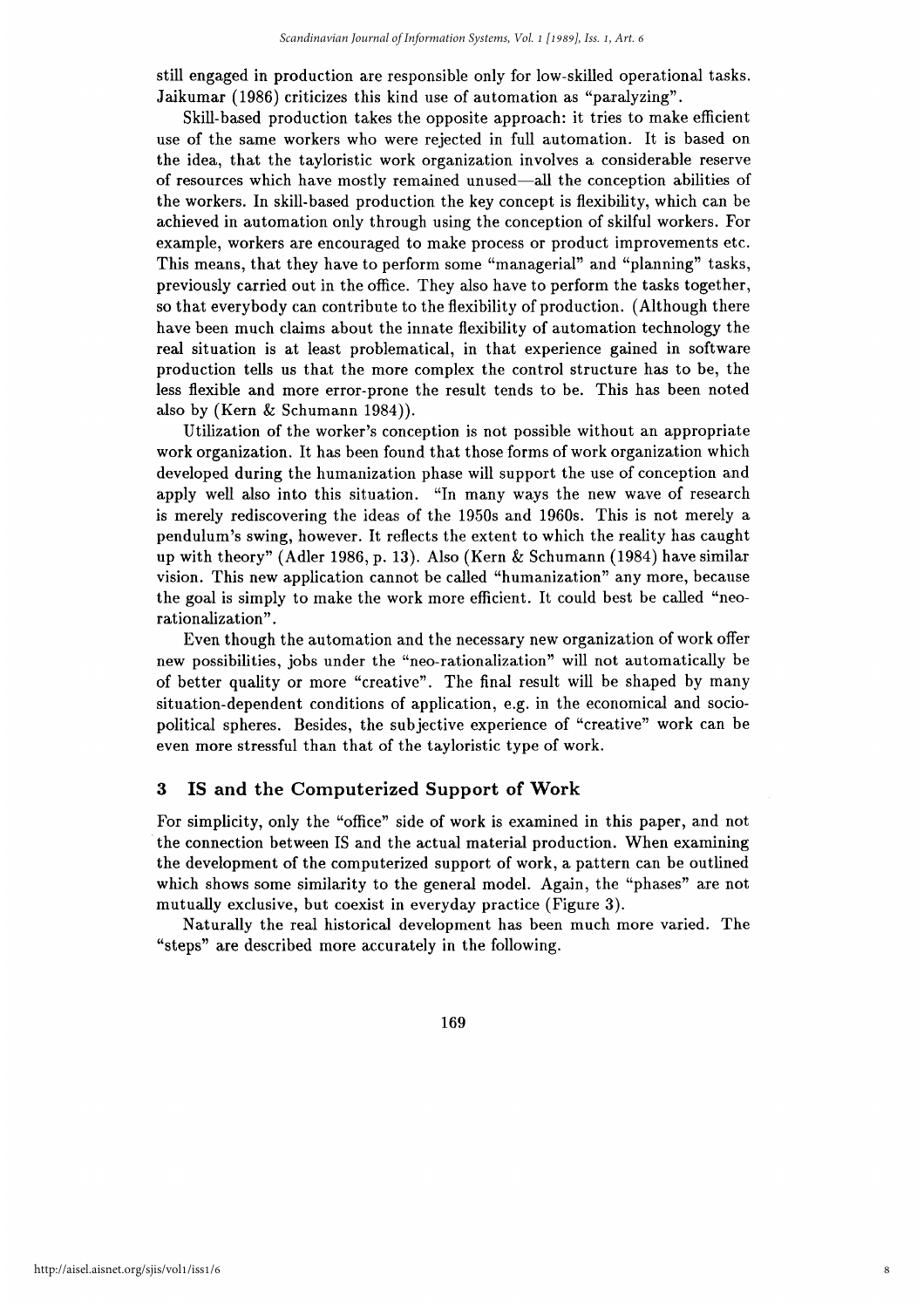

Figure 3: The historical development of IS use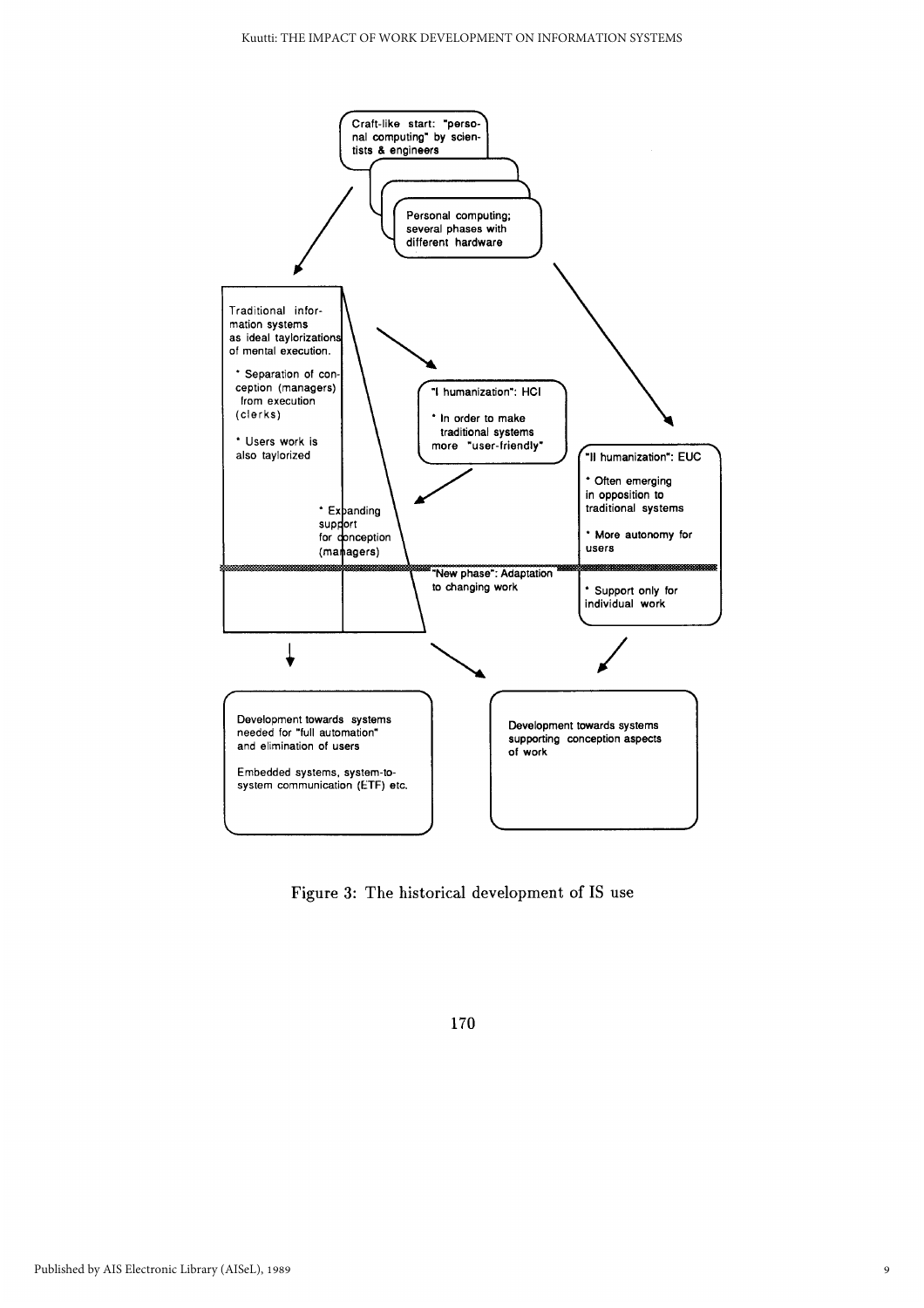#### A Craft-like Start: "Personal" Computing  $3.1$

The way in which the very first computers were used can—at least in some sense be described as "craft-like"; the users were individual scientists/engineers with research-like tasks of their own, and although there was an established body of scientific knowledge in areas where the work had to be done (mathematics) and physics, military purposes), knowledge of how to use computers and numerical methods developed in everyday practice. The use and development of computer programs were closely intertwined during the first craft period. Later they have been separated, but the personal nature of computing has been in any case conserved in programming and development work. The personal computing phenomenon has gained new stimuli from time to time because of technological development: time-sharing, minicomputers, micros, etc.

#### $3.2$ "Traditional" Information Systems and Taylorization

According to Braverman's definition, the office is the place for mental work, and it is there that conception and execution can be separated. If there are repetitive, routine tasks inside the execution part it is also possible to mechanize them, just as happened in material production. Traditional information systems are mechanizations of that mental execution. A computer is indeed an ideal tayloristic labourer : it is accurate and does only what it has been told to do and always as fast as it can. "The reasoning behind such applications is essentially the same as that applied to Ford's early assembly plant. The aim is to replace human effort and skill with a technology that enables the same processes to be performed at less cost and with more control and continuity." (Zuboff 1985, p. 8).

A considerable part of the work process is so totally taylorized, and the tasks left to humans have also been taylorized, because "the machine has been allowed to select first" (Nurminen 1988).

This development started in the early 1950s, when punched card sorters and adders were replaced by computers in existing applications such as pay-roll functions, accounting, etc. (Vitalari 1978), and information systems have since passed through several stages, in which their functionality has continuously increased.

Traditional information systems have a dual nature: although the backbone is the automation of mental execution, there has also been a growing tendency to produce knowledge for conception. "By its very nature, then, information technology is characterized by a fundamental duality that has not been fully appreciated. First, the technology can be applied to automate operations.  $\dots$ Second, technology can be used to create information. ... Information technology can make a powerful contribution to the objectives of increasing control and continuity, but its uniqueness lies in its informating capacity, which can enhance comprehension of the operations through which an organization does its work." (Zuboff 1985, 8-9).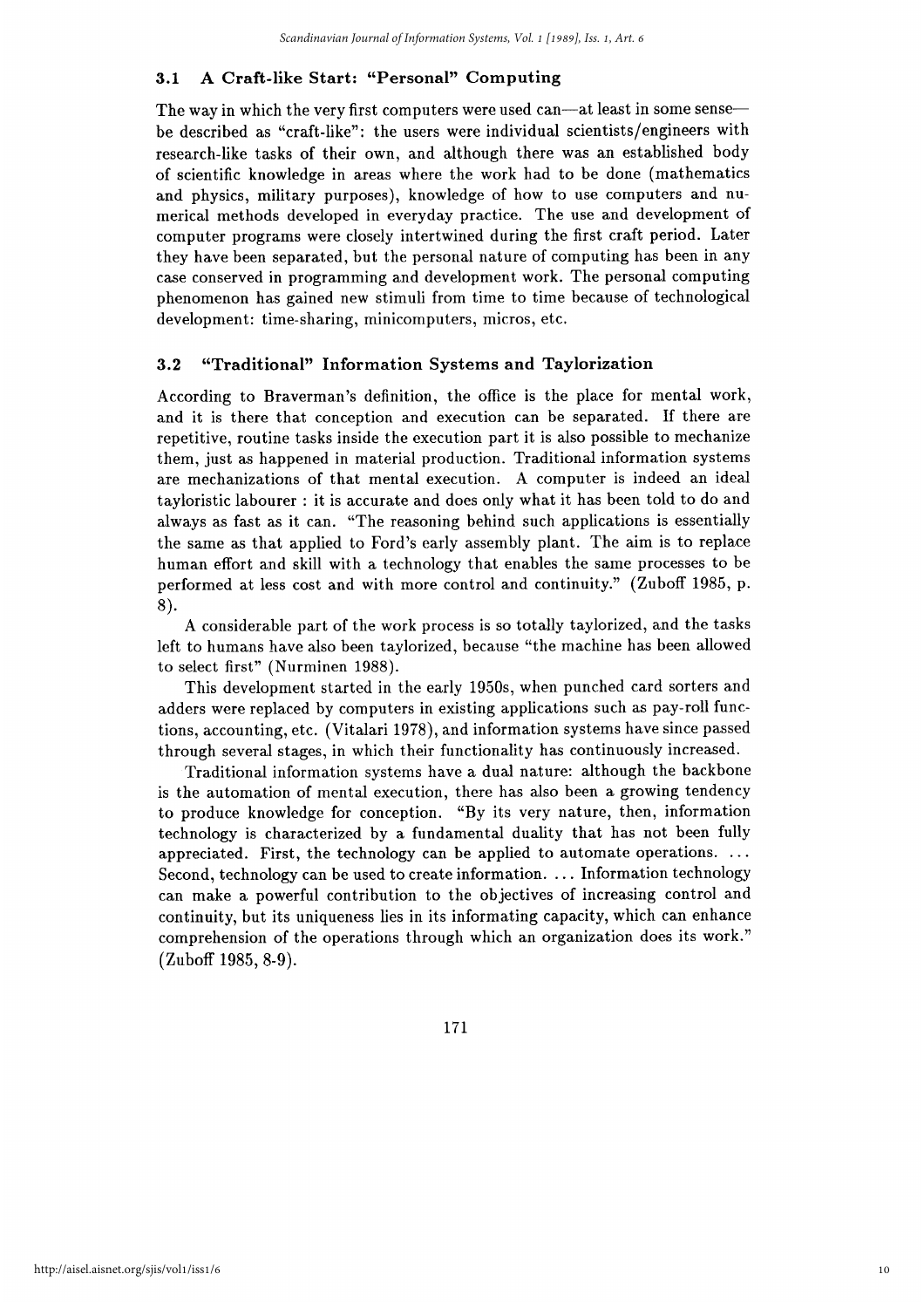#### The "First Humanization": Human-Computer Interaction  $3.3$

It seems reasonable to call the rise of the "User interface"-movement (Man-Machine-Interaction, Human Factors etc.) the first attempt to "humanize" information systems, because it had goals similar to those manifested in job humanization: to make the existing work/the traditional information systems more acceptable to do/use—without any essential changes in the work or information system itself. Like work humanization movement, it was also propelled from the outside rather than by system users themselves.

#### $3.4$ The "Second Humanization": End-user Computing

The concept of end-user computing (EUC) is rather loose, and it is rather difficult to make a strict distinction between it and personal computing. The main difference may well lie in the different organizational context: the using of computers and IS is accepted as an essential part of one's work, not a personal matter. The using of information collected for and by the organization is also a new feature.

In practice, EUC has a rather similar relationship with traditional systems to that of work humanization with tayloristic organization: it adds more autonomy and responsibility to the user's work. Also, like work humanization, the development of EUC, too, had a flavour of opposition about it. A lot of conception aspects of work are also needed, especially concerning the work process.

There are a couple of important differencies, however. First, no popular tools for a "semiautonomous group" have been developed. Second, EUC has often been initiated by the users themselves as an answer to problems—e.g. the lack of support for work given by traditional IS. This means that there new conception demands already exist in work. Thus at least a part of EUC belongs to the "new phase".

#### The "New Phase": Emerging New Demands  $3.5$

The development of traditional information systems will continue in the "new phase". There is no evidence of their fading away! They will even develop towards more automatic systems, as the emerging ETF (electronic transfer of funds) and inter-organizational systems are showing.

The need for a different type of system can be also recognized. If work is changing in a direction, in which use of the conception of the workers is vital for success and this work needs to be organized in the form of semiautonomous, self-steering groups, then systems supporting the conception aspects of group work will be needed. This means that different emphasis will be needed: "In this vision, the organization becomes a learning institution for which a fundamental objective is the expansion of knowledge about the business and the opportunities it faces." (Zuboff 1985, p. 16). Goals of this kind cannot be achieved using traditional information systems alone.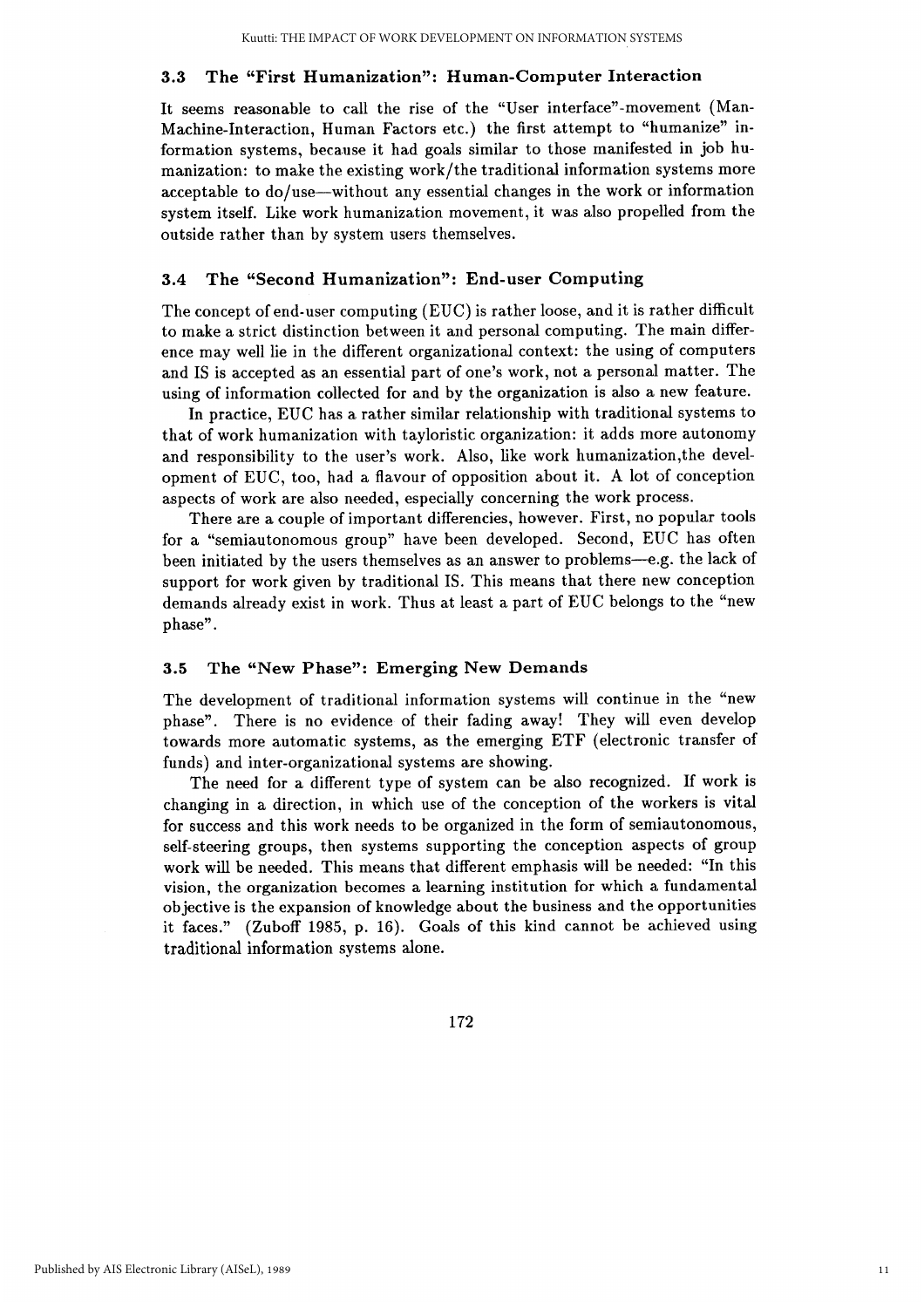We have suggested elsewhere that there is a need for systems supporting research-like group learning (Kuutti & Engeström 1987). No fundamental differences are to be seen between those and the systems needed for supporting the conception aspects of work. The necessary features include:

- · Information gathering from many different sources by different members of the group (whose viewpoints and corresponding information needs may  $vary$ ).
- Information manipulation, model building (numerical, symbolical, pictorial, simulation etc.), rapid experimentation with models to produce new knowledge.
- Information dissemination and unification among the participants-communication to build up a common body of knowledge.

#### Conclusions  $\boldsymbol{4}$

#### $4.1$ **General Trend**

The analysis presented in this paper is cursory indeed and can take only a few steps towards better understanding of the relationship between work and information systems. But there does seem to be some evidence, that the development of work and information systems could include the following features:

- 1. On the one hand, the tendency towards full automation and elimination of users will continue—e.g. in the form of inter-organizational systems—as there is still much to be rationalized.
- 2. On the other hand, there is a growing need to integrate conception and execution aspects more and more into the same jobs. This means that we will see "managerial" and "planning" tasks moving towards "lower" job positions. This will—at least in some cases—radically change the role of "end-users" and their needs for information systems support.
- 3. The need to support the conception aspects of work will continue to expand. Especially critical will be support for common conceptions inside working groups.

The last aspect can be used to explain the evolvement of the office automation systems, for example.

#### Office Automation and Computer-supported Cooperative Work  $4.2$  $(CSCW)$

The first attempts to "automate the office" were made using the same approach which had worked very well with traditional information systems: replacing the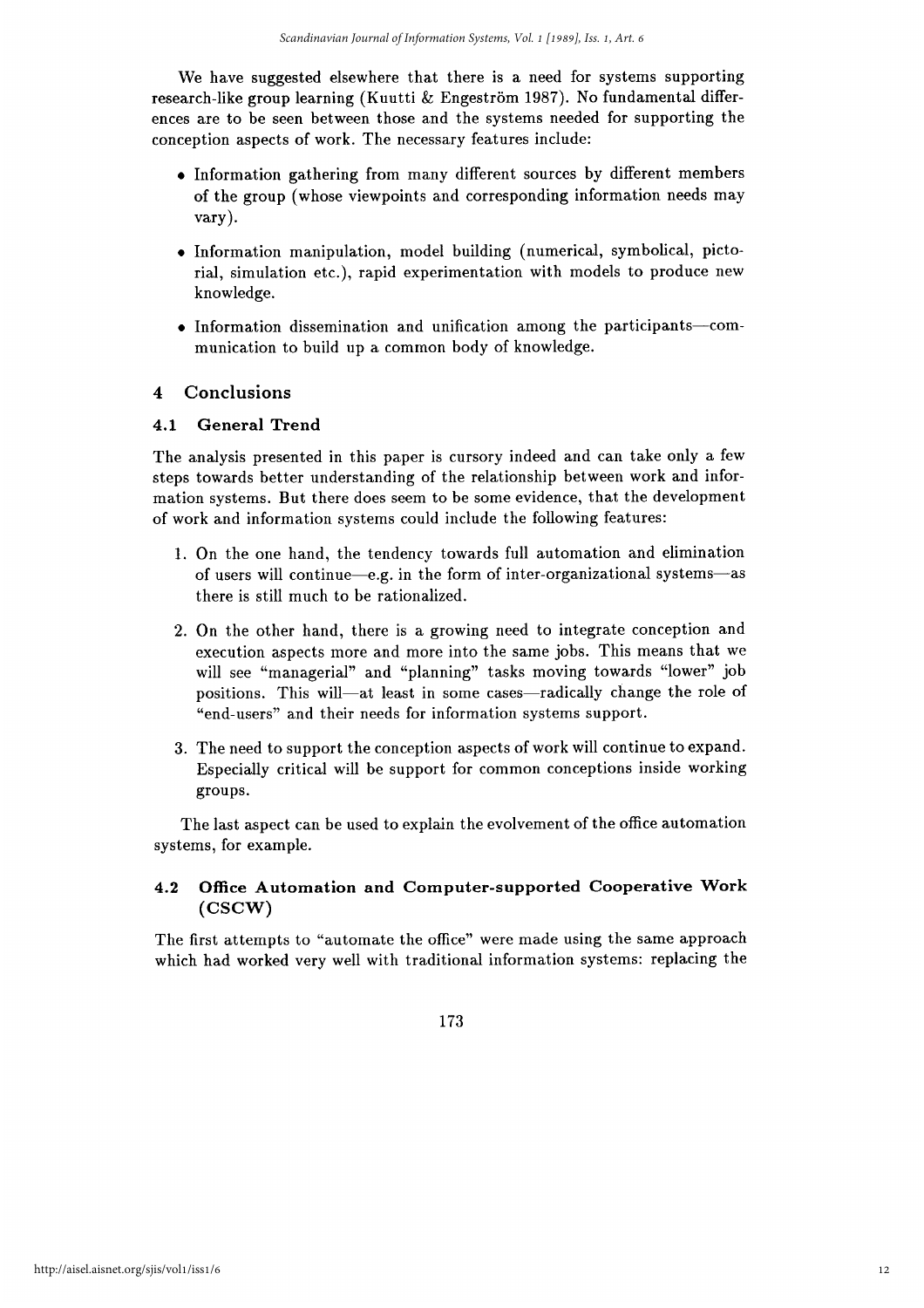mental and manual execution carried out in offices according to well-defined procedures. This approach did not work well and can be considered to have been a failure, see (Hirscheim 1985), and emphasis in the development later changed more towards supporting the work than automating it.

According to the interpretation presented here, the initial assumption about the nature of office work is a fundamental misconception. In the primary tayloristic division of labour, the most essential responsibility of the "office" concerns the conception aspects of the holistic work process, and all the other possible tasks are subordinated to this. There are tasks of routinized mental execution which can be automated, but these belong to the area of "traditional" information systems, which are in fact real "office automation". The tasks outside "traditional" systems in offices are so closely connected with the conception aspects of the holistic work process that they are very hard or even impossible to automate independently. Failures in automating such tasks are unavoidable.

In addition most attempts to automate office work have been at the level of the individual worker and not at that of the working group.

This lack of understanding of the nature of office work has been well recognized as a problem. The result has been a growing volume of research, in which office work is analyzed using a diversity of viewpoints, as social organization, intraoffice communication etc. Research based on the various theoretical frameworks has thus far been more analytically oriented, and not much constructive, practical advice has yet been generated.

The research now being done into Computer Supported Cooperative Work (CSCW) can be seen as an unintentional answer to the problems of office automation research. First, it addresses directly the most urgent need to support the work of groups. Second, it is exploratively and experimentally oriented, the main goal (and research tool, too) being in general to develop a working system for some particular support aspect.

The nature of the cooperative work to be supported is not clearly recognized in the CSCW research, as the definitions of "cooperative work" are mostly very vague. One of the most articulate definitions is that of Sørgaard (1987), who observes that the situation of CSCW use involves sharing of goals, non-hierarchial relationships, non-specialist users and relatively autonomous organizational settings, for instance. Although this definition has been considered to be too restrictive for the whole CSCW research field (Bannon et al 1988), it does describe clearly some external features of work in a semiautonomous working group. Nevertheless, Sørgaard does not recognize the difference between conception and execution aspects of work.

Even without any clear recognition of the fact, support for the conception aspects of work is emerging in CSCW research. One of the most popular research topics is "data or knowledge sharing" (Stefik et al. 1987, Malone et al. 1987, Cook et al. 1987, Greif & Sarin 1987), which is certainly one central part of group conception support. In many cases this research is also suffering from a lack of distinction between conception and execution aspects. Communication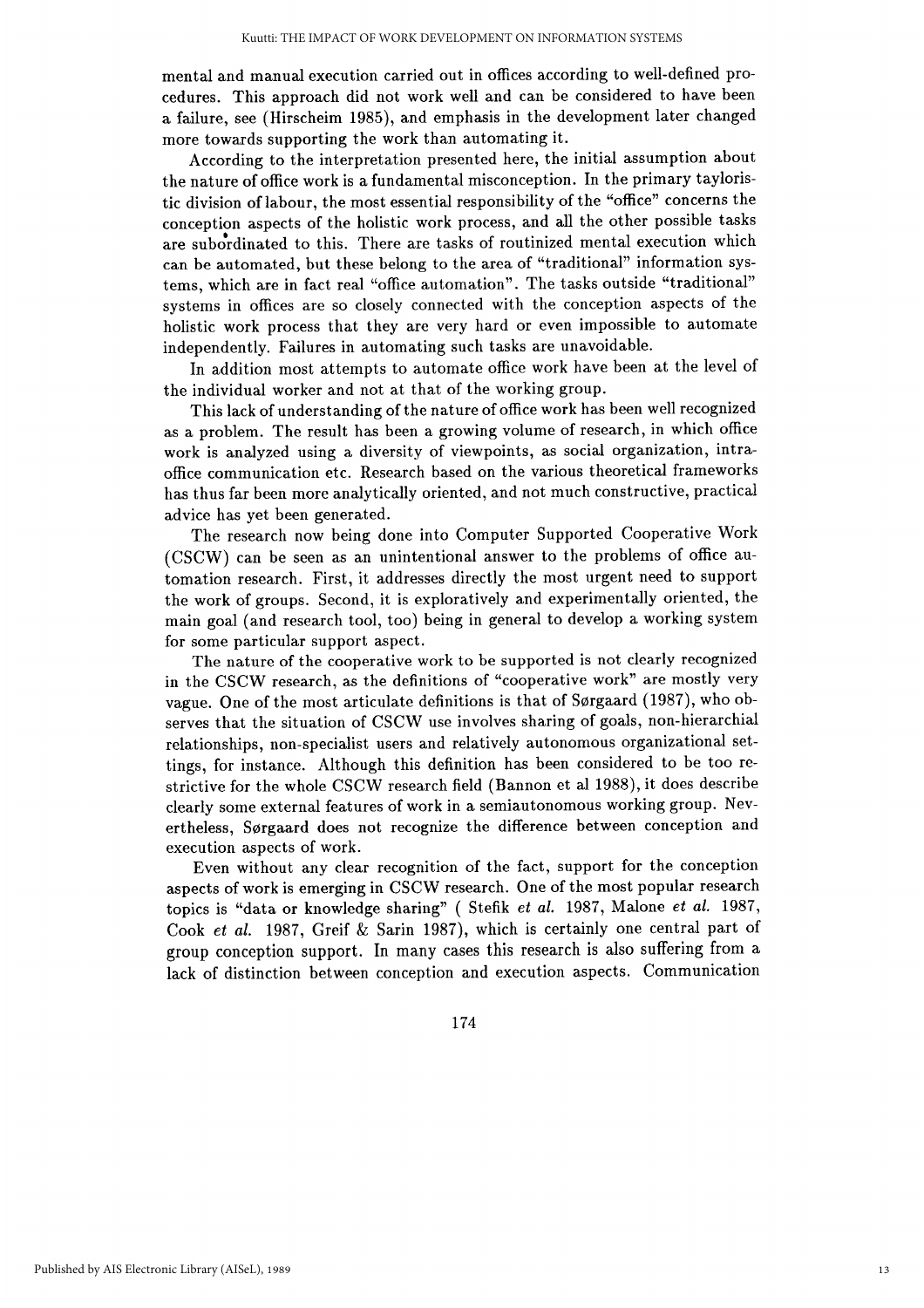among group participants, for example, is generally seen to be a rather nonproblematic matter provided that the proper common medium is available: i.e. to receive some message is the same as to comprehend it. This can hold good only in situations with a wellknown context, but not always in situations where conception is needed. The systems under development also tend to be more or less universal, i.e. useful in some kind of group work (e.g. meetings) with any subject matter. But there is no such thing as conception in general—only conception of some particular subject matter. Thus the best support will also be dependent on that subject matter.

#### 4.3 **Further Research**

The analysis suggests in general that there will be a change in the need for information systems. The automation of mental execution will remain as a backbone (and develop further), but alongside it there will be an increasing need to support the conception aspects of work. This means that systems have to be more flexible, since it is not possible to predetermine the information needed in a research-like task. The development process has to be even more work-oriented than it is now—development of the whole work activity and development of information systems will be interwoven.

For this purpose a much better and more detailed understanding of work processes and their conception aspects is needed. This amounts to a "social order" for a vast quantity of empirical research, the object of which could be the information systems development work itself, because:

- the IS development work must place a strong emphasis on conception,
- the IS development work is not strictly regulated (lack of professionalism, trade unions etc.), so that room is left for spontaneous new ways of organizing the work
- the IS development work is serving as a locus for other work development.

## References

- Adler, P.S. (1986). Automation and Skill: New Directions. Stanford University, Academy of Management.
- Bannon, L., Biörn-Andersen, N. & DueThomsen, B. (1988). Computer support for cooperative work: an appraisal and critique. In Bullinger, H.I., editor, EURINFO 88. North-Holland, Amsterdam. Pages 297-303.
- Braverman, H., (1974). Labor and Monopoly Capital. Monthly Review Press, New York and London.
- Butera, F. and Thurman, J.E. (1984). An Approach to Automation and Work Design. In Butera, F. & Thurman, J.E., editor. Automation and Work Design. North-Holland, Amsterdam. Pages 9-21.
- Cook, P., Ellis, C., Graf, M., Rein, G. & Smith, T. (1987). Project Nick: Meetings Augmentation and Analysis. ACM Transactions on Office Information Systems,  $5(2):132-146.$